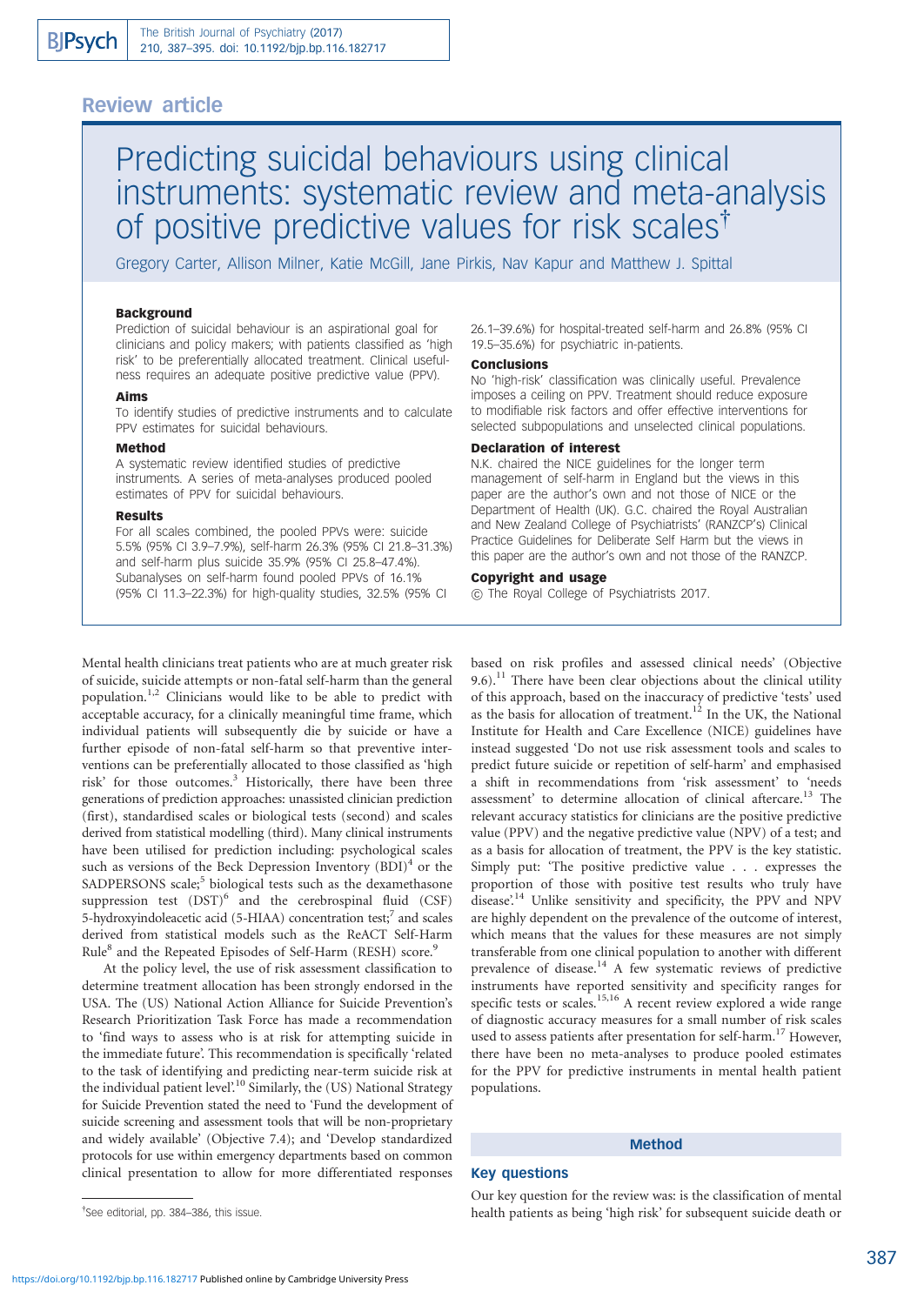self-harm (for example non-fatal self-harm, deliberate self-harm, self-harm, suicide attempt or parasuicide), by risk assessment, using either psychological scales, biological tests or third-generation scales, sufficiently accurate for clinical use? Our subquestion was: what are the pooled estimates for PPV of those clinical risk assessments in clinical populations?

#### Databases and search terms used

The systematic review was conducted using the PRISMA statement and associated set of instructions.<sup>18</sup> The search terms used were selected from past reviews and included: synonyms for suicidal behaviours including suicide and non-fatal self-harm (for example ''self\$harm'', ''attempted suicide'', ''parasuicide'', ''self\$injur\*'', "self\$poison\*", "suicide\*"), synonyms for repetition (for example "repeat\*", "recur\*", "re\$present\*", "recidiv\*") and synonyms for cohort study (for example "follow\$up", "retrospective", "predict\*", "prospect<sup>\*"</sup>, "longitudinal"). The databases used for the search included Medline, PsychInfo, Embase, CINHAL, Web of Science, Cochrane trials and Scopus. No time limits were used. We also hand searched key journals in the field; reviewed the reference lists of each paper retrieved; and used the 'find similar' and 'find citing' functions for seminal papers in Web of Science and PubMed. We contacted corresponding authors to provide clarification of results when these were unclear.

# Inclusion and exclusion criteria

Studies were eligible for inclusion if: (a) they used a longitudinal cohort design; (b) they reported on a psychological scale, a biological test or a third-generation scale; (c) the scale was used as a risk assessment tool by using a cut-off score to classify participants as being at 'high risk' for subsequent suicidal behaviour; and (d) they reported data for suicide or self-harm outcomes during a follow-up period. There was no restriction based on study population, setting or age group. Only studies published in English were included. There was no restriction based on the time period when the study was conducted.

Studies were excluded if they did not: (a) use a clinical predictive scale of some type (for example unassisted clinician opinion) to 'predict' suicidal behaviours; (b) provide the minimum necessary extractable data for the meta-analyses; (c) did not have information for suicidal behaviour outcomes during a specified follow-up period; or (d) reported data from subsamples reported in other studies.

#### Data collection process

Three of the authors (K.M., A.M., M.J.S.) extracted descriptive information for each study. Individual studies could report on more than one scale, so we extracted the name of each scale and the cut-point used to predict outcomes (suicide, self-harm or self-harm plus suicide). For the meta-analyses, for each scale we used the  $2 \times 2$  contingency tables or, if not available, we used the reported sensitivity, specificity and prevalence to calculate the values of interest using Bayes' rule. These data were recorded on forms, which were piloted on five evaluations and then modified before final use by four authors working in pairs (G.L.C.–K.M., A.M.–M.J.S.). Data were extracted by two independent raters, non-agreement was settled by discussion and consensus and reviewed by a third rater if needed.

#### Ratings of bias

We used the QUADAS-2 tool (QUality Assessment of Diagnostic Accuracy Studies – version 2) to assess risk of bias in four

domains: patient selection (two items: participant selection (random or consecutive) and exclusions less than 15% of population), index test (two items: masking to outcome and pre-specified cut-points), reference standard (two items: classification of outcomes and masking of rating), and flow and timing (3 items: duration of follow-up 1 year or less, same outcome measurement for all, drop-out less than 15%).<sup>1</sup>

The QUADAS-2 forms were piloted on five evaluations and then modified before final use by two of the authors (G.L.C., A.M.) for each scale evaluation. Each item was phrased as a question requiring a rating of 'yes', 'no' or 'unclear' and each domain was then rated for risk of bias, classified as 'low', 'high' or 'unclear'. The ratings of risk of bias for the four domains were used to provide a pooled rating of risk of bias for all the scales included in the meta-analyses. A subgroup of scale evaluations were classified as high quality (i.e. low risk of bias) if the ratings in the two most important domains (patient selection and flow and timing) were rated as low risk; and this subgroup was used for meta-analysis.

#### Data analysis

We classified studies as reporting biological scales or psychological scales (including third-generation scales) or both. We reported study-specific descriptive results using the  $n = 70$  studies as the unit of analysis and scale-specific descriptive and meta-analysis results using the  $k = 128$  study-outcome-sample-scales as the unit of analysis (online Table DS1). This latter unit of analysis reflects the different levels of information within each study – information on the study itself, the outcomes explored within each study, any subsamples that were used (whole sample, training sample, validation sample), and finally information on each scale that was evaluated. We therefore refer to this unit of analysis as the scale. Because scale-specific PPV values are proportions, we used the binomial-normal model to estimate the pooled PPV.<sup>20</sup> This is a random-effects logistic regression model. The pooled PPV and the confidence intervals are estimated on the logit scale and then back transformed to a proportion for interpretation.

For the high-quality studies, third-generation studies, studies in hospital settings and studies of single psychological scales, there were a smaller number of studies, and so we combined self-harm and self-harm plus suicide outcomes (since the additional suicide events did not substantially inflate the prevalence of the self-harm outcome) as a composite outcome. The combined outcome of self-harm plus suicide can be interpreted as a self-harm outcome for the purposes of the estimated PPV.

We grouped scale evaluations by type and completed metaanalyses for: all scales combined (any suicidal behaviour, self-harm, self-harm plus suicide and suicide), high-quality evaluations (selfharm and self-harm plus suicide combined), all psychological scales (any suicidal behaviour, self-harm, self-harm plus suicide and suicide), all biological tests (any suicidal behaviour, self-harm, self-harm plus suicide and suicide) and third-generation scales (self-harm and self-harm plus suicide combined).

We also completed meta-analyses for individual scales where there were three or more evaluations available. These included biological tests, DST and CFS 5-HIAA levels (suicide); psychological scales, Buglass and Horton, SADPERSONS, Beck Hopelessness Scale (BHS), Beck Depression Inventory (BDI); and third-generation scales, Manchester Self-Harm Rule (MSHR), Edinburgh Risk Rating Scale (ERRS) (self-harm and self-harm plus suicide combined).

Publication bias was assessed using funnel plots for all studies and all scales combined, although it is acknowledged that this may be of limited usefulness in the meta-analyses of predictive studies.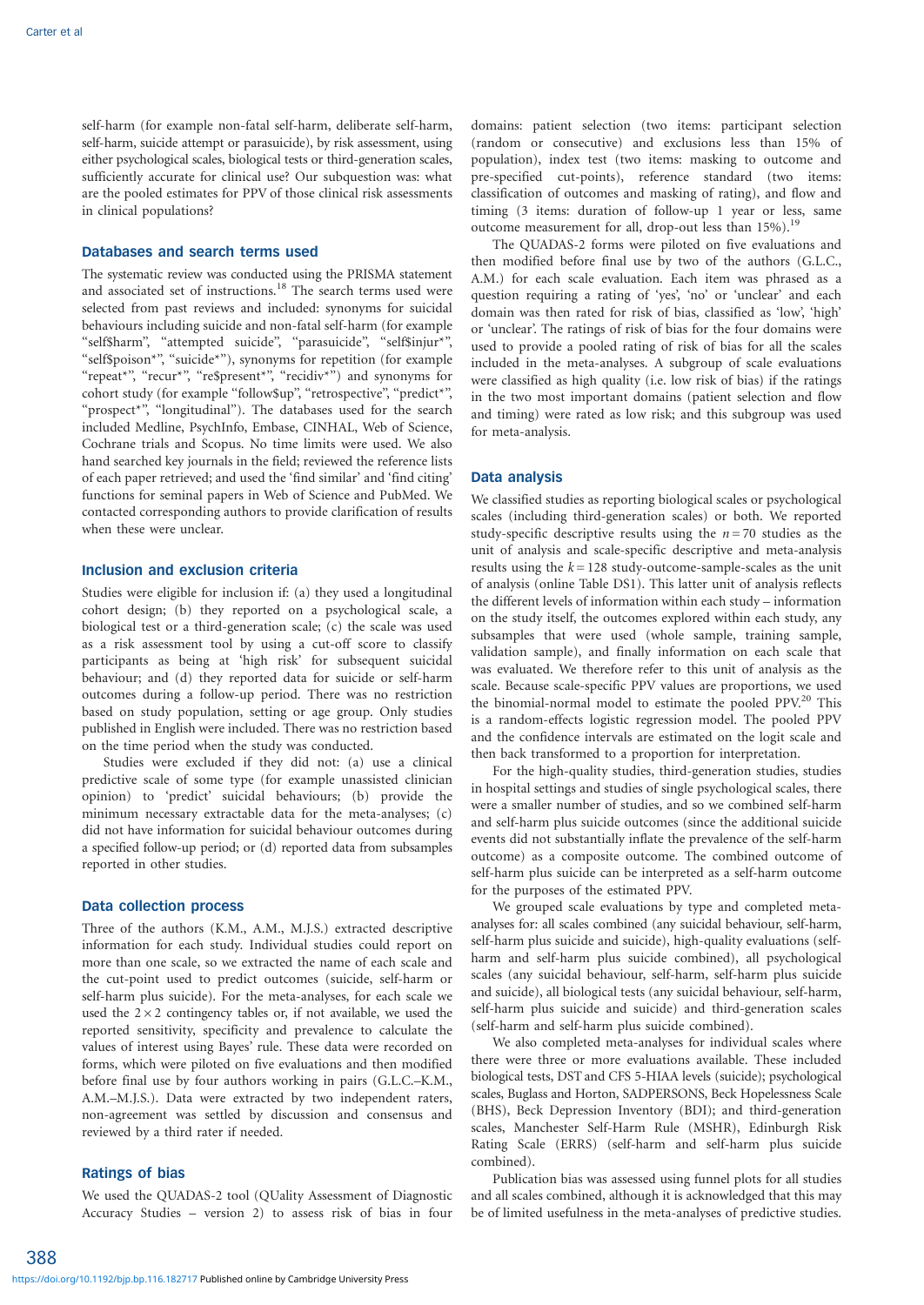All meta-analyses were performed using the metafor package<sup>21</sup> in R (version  $3.20$ ).<sup>22</sup>

#### **Results**

The search produced 32 166 articles (including duplicates). Keyword screening in title and abstract identified 1076. We removed 355 duplicates. We screened the abstracts of the remaining 721 articles, removed 510 and included a further 93 from other sources. We then assessed 304 articles by reading the full text (including one study that was reviewed twice because it reported on a psychological and a biological scale). A total of 233 articles were excluded from this set (135 did not predict suicidal behaviour or were not longitudinal and 98 had no extractable data); leaving 70 articles for analysis (Fig. 1).

#### Overview of studies and scales

From the 70 selected studies, 52 assessed psychological scales, 8,9,23-72 17 biological measures<sup>7,73–88</sup> and one reported on both.<sup>89</sup> An overview of the studies is shown in online Tables DS1 and DS2. Studies came from North America (psychological  $n = 24$ , biological  $n = 9$ ), UK (psychological  $n = 13$ ), Europe (psychological  $n = 12$ , biological  $n = 7$ , both  $n = 1$ ), Australia and New Zealand (psychological  $n = 3$ ) and one where the country was not reported (biological  $n=1$ ). The earliest study was published in 1966<sup>34</sup> and the latest in 2014.<sup>71</sup> Publication of articles over time show a phasic distribution with peaks in the 1980s ( $n = 18$ ), 2000s ( $n = 19$ ) and a further peak since 2010 ( $n = 17$  currently).

#### Settings and samples

Most studies recruited adults (psychological  $n = 29$ , biological  $n = 13$ , both  $n = 1$ ), others combined youth and adults (psychological  $n = 9$ ) or adolescents only (psychological  $n = 4$ ) and some did not report ages (psychological  $n = 10$ , biological  $n = 4$ ). The samples were typically drawn from patients with recent self-harm or suicide ideation (psychological  $n = 33$ , biological  $n = 3$ , both  $n = 1$ ) or from psychiatric populations (psychological  $n = 15$ , biological  $n = 14$ ) with a minority from other populations (psychological  $n = 4$ ). For psychiatric populations, the specific disorders (where reported) were mood disorders (psychological  $n=1$ , biological  $n=11$ ), first-episode psychosis or schizophrenia (psychological  $n = 2$ , biological  $n = 1$ ), post-traumatic stress disorder (clinical  $n = 1$ ) and personality disorder (biological  $n=1$ ). Other populations were military veterans (psychological  $n=1$ , biological  $n=1$ ) and prisoners (psychological  $n=2$ ).

#### Follow-up time points

The follow-up periods varied from 6 months or less (psychological  $n = 17$ , biological  $n = 1$ ) to more than 10 years (psychological  $n=3$ , biological  $n=2$ ). The most common length of follow-up was 1 year (psychological  $n = 13$ , biological  $n = 5$ , both  $n = 1$ ).

# QUADAS quality ratings

In total, 17% of scales were judged as having low risk of bias for patient selection ( $k = 22$ ), 49% for choice of index test ( $k = 63$ ), 59% for the reference standard  $(k=76)$  and 34% for flow and timing of patients  $(k = 44)$  (online Fig. DS1). In all, 16 scales were judged as high quality overall because of low risk of bias in patient selection and flow and timing. Details can be seen in online Fig. DS1.

#### Pooled estimates of PPV

The forest plots of the study-specific PPVs for all scales and for each suicidal behaviour are contained in the online Fig. DS2. For all scales and any suicidal behaviour combined  $(k = 128)$ ,



the overall pooled estimate PPV was 16.0%; for self-harm,  $(k=62)$  26.3%; for self-harm or self-harm and suicide combined  $(k=15)$  35.9%; and for suicide  $(k=51)$  5.5% (Fig. 2).

When restricted to high-quality evaluations  $(k = 16)$  for selfharm or self-harm plus suicide combined, the pooled PPV estimate was 16.1%. For the psychological instruments the pooled PPV was highest for self-harm plus suicide  $(k = 13)$  38.9%, followed by selfharm alone  $(k = 56)$  27.5% and suicide  $(k = 35)$  3.7%. For the biological measures, for any outcome  $(k=24)$  the pooled PPV was 15.0%, for self-harm  $(k=6)$  14.7% and suicide  $(k=16)$ 14.5%. For the third-generation scales  $(k=19)$  the pooled PPV for self-harm or self-harm plus suicide was 38.7%; for general hospital populations  $(k = 46)$  it was 32.5% and for psychiatric hospital in-patients  $(k = 15)$  it was 26.8% (Fig. 2).

For the individual biological tests predicting suicide, the best pooled PPV was for CSF 5-HIAA  $(k=6)$  21.1%; for individual psychological scales predicting self-harm or self-harm plus suicide combined, the BHS  $(k = 4)$ , 29.1% or the Buglass and Horton scale  $(k=9)$  28.8% were equal; and for third-generation scales the ERRS  $(k=3)$  27.6% was best (Fig. 3).

# Heterogeneity and risk of publication bias

The  $I^2$  statistics (Figs 2 and 3) indicated a high degree of heterogeneity among scales, except for the CSF 5-HIAA. The funnel plots using all  $k = 128$  scales for all outcomes also suggested heterogeneity is present. For scales with large sample sizes (Fig. 4, top half of the plot), the scale-specific PPVs fall evenly on either side of the pooled PPV (on the logit scale). However, for scales with smaller sample sizes (bottom half of the plot), more studies appear to have been published with high PPV values. However, it is unclear whether the pattern is indicative of heterogeneity or publication bias.<sup>90</sup>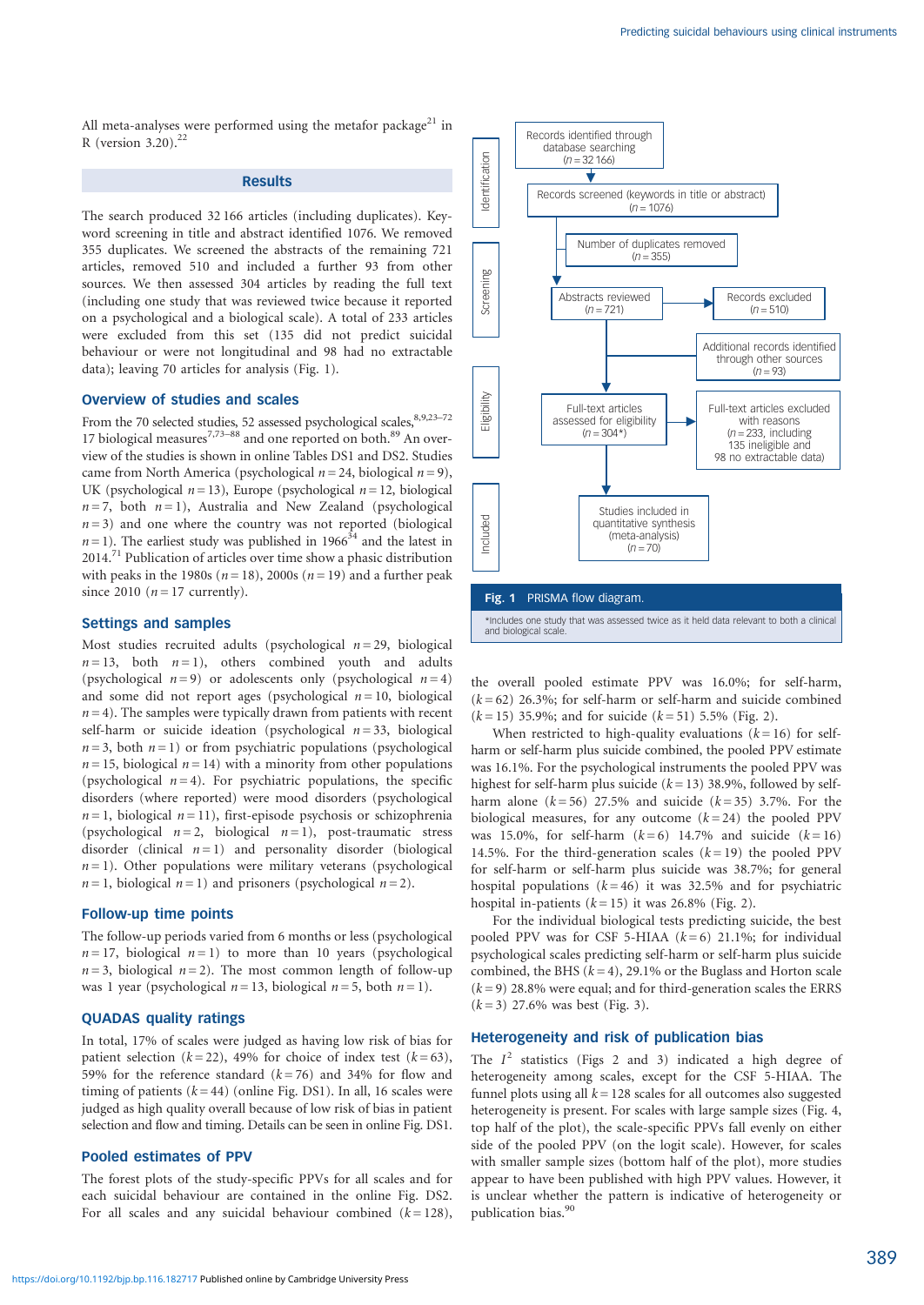|                                    | Population (k) | $l^2$ |                                                    | Pooled PPV             |
|------------------------------------|----------------|-------|----------------------------------------------------|------------------------|
| All scales                         |                |       |                                                    |                        |
| SH, SD, SH+SD                      | 128            | 99.2  | $\vdash \blacksquare \dashv$                       | 0.160 (0.128-0.198)    |
| <b>SH</b>                          | 62             | 94.8  | ⊢∎⊣                                                | $0.263(0.218 - 0.313)$ |
| SD                                 | 51             | 96    |                                                    | $0.055(0.039 - 0.079)$ |
| $SH+SD$                            | 15             | 99.7  |                                                    | 0.359 (0.258-0.474)    |
| High-quality scales                |                |       |                                                    |                        |
| SH, SH+SD                          | 16             | 96.5  |                                                    | $0.161(0.113 - 0.223)$ |
| Psychological scales               |                |       |                                                    |                        |
| SH, SD, SH+SD                      | 104            | 99.4  | ⊢∎⊣                                                | $0.162$ (0.125-0.207)  |
| <b>SH</b>                          | 56             | 94.8  | ⊢∎⊣                                                | $0.275(0.228 - 0.327)$ |
| SD                                 | 35             | 96.4  |                                                    | $0.037$ (0.025-0.054)  |
| $SH+SD$                            | 13             | 99.7  |                                                    | 0.389 (0.277-0.514)    |
| <b>Biological scales</b>           |                |       |                                                    |                        |
| SH, SD, SH+SD                      | 24             | 74.1  |                                                    | $0.150(0.106 - 0.208)$ |
| <b>SH</b>                          | 6              | 77.7  |                                                    | $0.147(0.063 - 0.308)$ |
| SD                                 | 16             | 70.8  |                                                    | $0.145(0.094 - 0.217)$ |
| Third-generation scales            |                |       |                                                    |                        |
| SH, SH+SD                          | 19             | 99.8  |                                                    | 0.387 (0.269-0.519)    |
| Setting                            |                |       |                                                    |                        |
| General hospital (SH, SH+SD)       | 46             | 99.3  |                                                    | $0.325(0.261 - 0.396)$ |
| Psychiatric in-patient (SH, SH+SD) | 15             | 87.2  |                                                    | $0.268$ (0.195-0.356)  |
|                                    |                |       | 0.018<br>0.047<br>0.019<br>0.269<br>0.500<br>0.731 |                        |

Fig. 2 Summary pooled positive predictive values (PPVs) from meta-analyses of all scales, psychological, biological, high-quality, third-generation scales and general hospital and psychiatric in-patient settings.

SD, suicide death, SH, self-harm.

|                                         | Population (k) | $1^2$        |                                  | Pooled PPV             |
|-----------------------------------------|----------------|--------------|----------------------------------|------------------------|
| Biological scales                       |                |              |                                  |                        |
| DST (SD)                                | 9              | 69.4         |                                  | $0.102$ (0.055-0.182)  |
| CSF 5-HIAA (SD)                         | 6              | $\mathbf{0}$ |                                  | $0.211(0.152 - 0.284)$ |
| Psychological scales                    |                |              |                                  |                        |
| Buglass and Horton (SH, SH+SD)          | 9              | 68.1         | --                               | $0.288$ (0.247-0.332)  |
| SADPERSONS (SH, SH+SD)                  | 4              | 77.6         |                                  | $0.109(0.051 - 0.218)$ |
| Beck Hopelessness scale (SH, SH+SD)     | 4              | 80.7         |                                  | $0.291(0.178 - 0.438)$ |
| Beck Depression Inventory (SH, SH+SD)   | 3              | 82.4         |                                  | $0.135(0.053 - 0.301)$ |
| Third-generation scales                 |                |              |                                  |                        |
| Manchester Self-Harm Rule (SH, SH+SD)   | 5              | 61.8         | $H \rightarrow$                  | $0.224$ (0.201-0.248)  |
| Edinburgh Risk Rating Scale (SH, SH+SD) | 3              | 85.8         |                                  | $0.276$ (0.184-0.393)  |
|                                         |                |              | 0.047<br>0.019<br>0.269<br>0.500 |                        |

Fig. 3 Summary pooled positive predictive values (PPVs) from meta-analyses of specific biological scales, psychological scales and third-generation scales.

DST, Dexamethasone Suppression Test; CSF 5-HIAA, cerebrospinal fluid 5-hydroxyindoleacetic acid; SD, suicide death, SH, self-harm.

390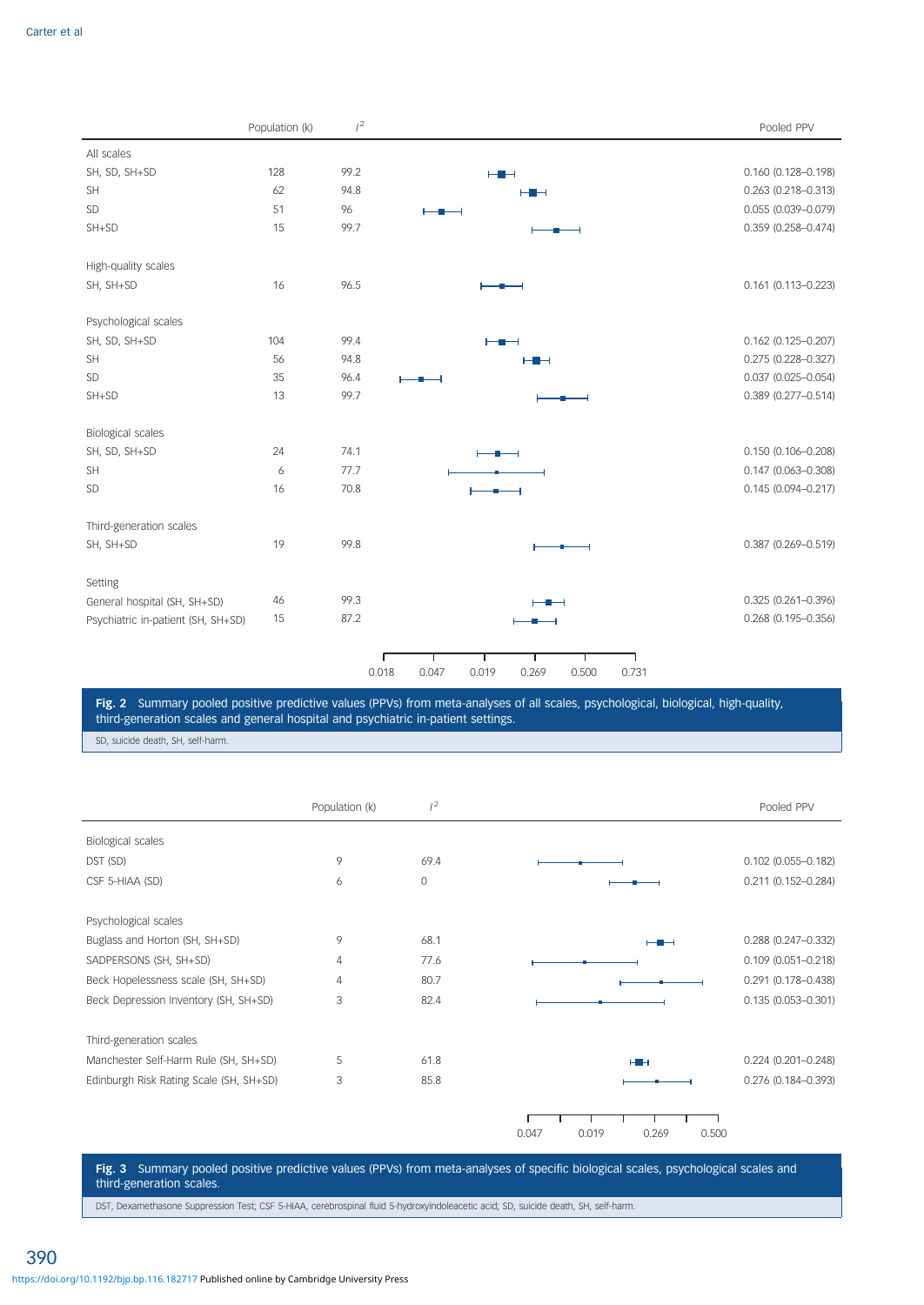

Fig. 4 Funnel plot for all scales and studies where the effect size of interest is positive predictive value (PPV).

#### **Discussion**

#### Prevalence rates and accuracy statistics

The PPV and NPV of all predictive instruments is limited by the prevalence of the outcome (i.e. 'disease') in the population of interest. This has been recognised in the prediction of suicide for over 60 years: 'Suicide is an infrequent event and its prediction is subject to the limitations found in the prediction of any infrequent behavior or event'.<sup>91</sup> To illustrate, Pokorny presented a theoretical calculation, using a prevalence of suicide of 500/100 000/year (the suicide rate for psychiatric in-patients in Pokorny's unit) combined with a hypothetical predictive test having 99% sensitivity and 99% specificity.<sup>60</sup> Under these idealised conditions the PPV was a modest 33%; and since 66% of positives would be false positives, the classification as 'high risk' was not useful to allocate intrusive and expensive treatment such as (involuntary) admission to hospital to prevent future suicide.<sup>60</sup> Pokorny suggested that a test with a more realistic 50% sensitivity and 90% specificity would yield a PPV of only  $2\%$ , which is close to the pooled PPV estimates (range: 4–21%) from the current study.

Since repetition of hospital-treated self-harm has higher prevalence, could this be more suitable for a risk classification approach? In our study, the high-quality studies yielded a pooled estimate for PPV of 16.1% (including self-harm plus suicide), which is no different to the pooled prevalence estimate found by Carroll and colleagues.<sup>92</sup> The third-generation scales, most of which had a high risk of bias (inclined to maximise prevalence), had a pooled PPV of 38.7%, which appears to be an improvement over the pre-test probability of 16.3%. Could this be clinically useful? We address this question below.

# Clinical utility of predictive tests

There are three methods used to determine the clinical utility of a predictive instrument: the PPV, the likelihood ratio (positive)  $(LR+)$ <sup>14</sup> and the clinical utility index (positive) (CUI+).<sup>93</sup> Similarly, there are three approaches to the question 'what are the best ways to decide whether my patient does not need treatment (or is safe to send home) based on a negative predictive test (i.e. classification as low risk)?', however, that question will need to be addressed in a separate study.

#### PPVs

The simplest is the PPV, the proportion of test-positive patients that will have the outcome; the balance being false positives. The clinician considers the available interventions, including efficacy, adverse effects and cost of administration and then makes a balanced judgement as to the usefulness of the positive test to allocate treatment. Involuntary admission to psychiatric hospital (to prevent suicide), which is highly intrusive, high cost, of unclear efficacy and with adverse effects on social standing, employment and health insurance status, would generally require a very high PPV to be considered useful. Conversely, an intervention which is effective (to prevent self-harm), brief, medium cost, delivered in the community, with low likelihood of adverse effects,  $94$  when balanced against the false positive patients receiving a treatment they did not need but was unlikely to harm them, might require a lower PPV.

Pre-test probabilities, post-test probabilities, likelihood ratios and Fagan nomograms

Likelihood ratios are said to be independent of the underlying prevalence rate, while being applicable to an individual.<sup>14</sup>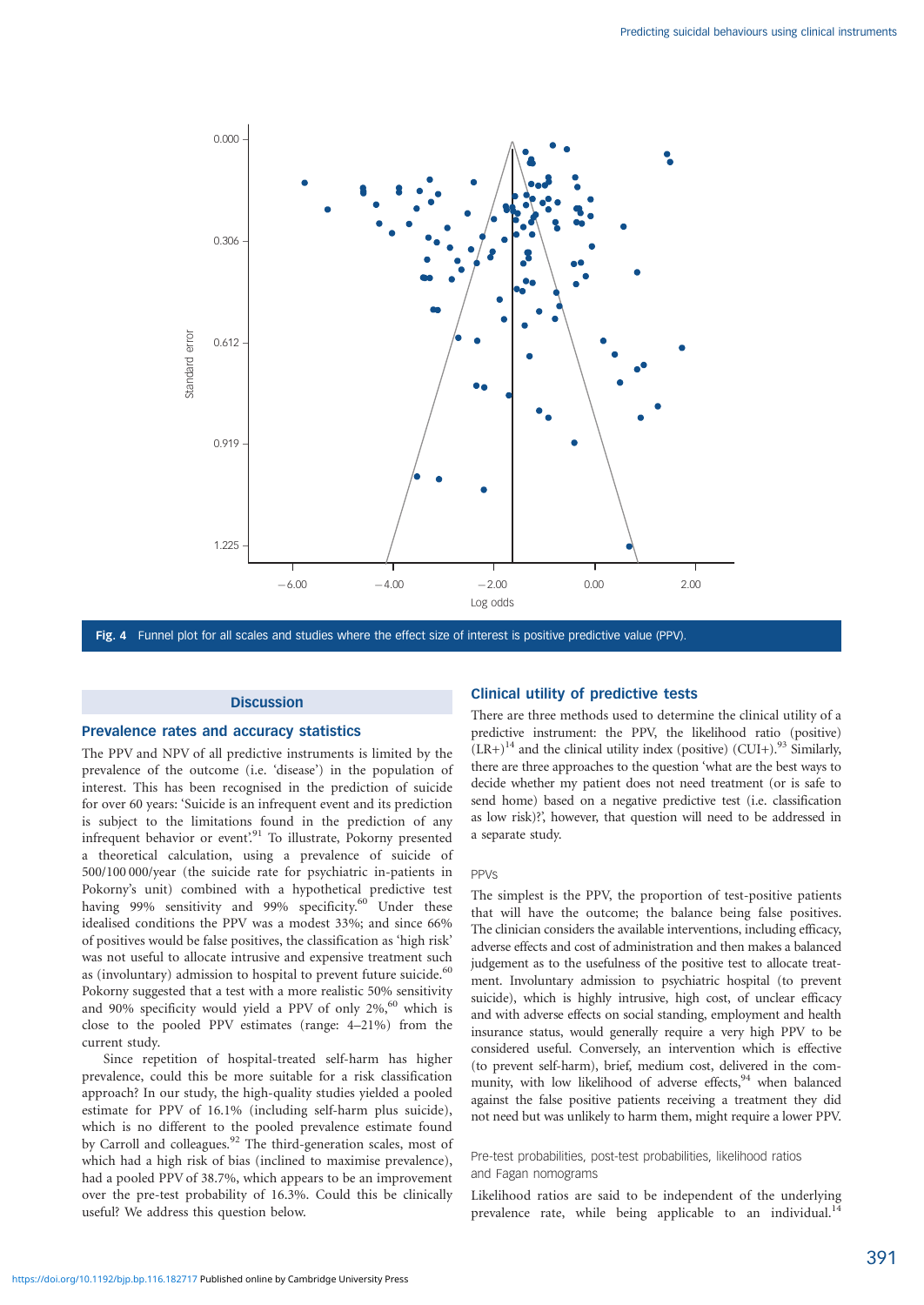Likelihood ratios that are close to 1.0 have no clinical usefulness and a LR+ of more than 10 is likely to be clinically useful. Likelihood ratios can be calculated,  $LR$  + = sensitivity/(1 - specificity), but in practice it is easier to use the Fagan's nomogram that graphically links pre-test probability, likelihood ratio and post-test probability. Online versions of these nomograms are freely available (for example http://araw.mede.uic.edu/cgi-bin/testcalc.pl).

Taking the repetition rate of hospital-treated self-harm (16.3% in 12 months) $92$  as the pre-test probability for any patient; the best case post-test probability was 29% for the Buglass and Horton Scale and the BHS (LR+ 2.1); and 39% for the third-generation scales (LR+ 3.3). Similarly for an in-patient in a psychiatric hospital (expected 6.5% self-harm in  $12$  months);<sup>95</sup> the pooled estimate of 27% as the post-test probability (LR+ of 5.2), would appear to be possibly useful. However, these study populations actually had a mean prevalence of 17.9% (LR+ 1.68), in which case prediction would have little usefulness.

#### $CU1+$

The CUI+ = sensitivity  $\times$  PPV and is graded for utility: excellent  $\geq 0.81$ , good  $\geq 0.64$ , satisfactory  $\geq 0.49$  and poor <0.49.<sup>93</sup> Even when using the strongest results, the CUI+ was of poor utility: all scales, PPV 35.9%, pooled sensitivity 67.3% (CUI+0.24); psychological scales, PPV 38.9%, pooled sensitivity 70.0% (CUI+0.27); and third-generation studies, PPV 38.7%, pooled sensitivity 84.0% (CUI+0.33).

# Duration of follow-up and clinical assessment of future suicidal behaviour

We considered 12 months as the longest duration of meaningful follow-up for clinical relevance and service organisation planning. Randomised controlled trials of psychosocial interventions are usually evaluated over a period of 6 or 12 months for the repetition of self-harm outcome.<sup>96</sup> Many of the primary studies identified in our review used much longer follow-up, with a resulting increased prevalence rate of the outcomes and hence improved PPV estimates. This can be seen in the biological scales predicting suicide; the best pooled PPV was for CSF 5-HIAA  $(k=6)$  21.1%. This result was strongly influenced by six studies73,74,82,83,85,89 where the sample sizes were small, and the populations were psychiatric in-patients (mostly with a depression diagnosis). The risk of bias was high or unclear for patient selection and the follow-up period was longer than 12 months for five evaluations. The prevalence of suicide in these six studies ranged from 3 to 33% (mean 17%), which is many times the expected rate for unselected psychiatric in-patients of 0.5% at 12 months after discharge; $97$  and more similar to a 19% lifetime prevalence for in-patient-treated populations with depression.<sup>98</sup>

# Can risk assessment be used in clinical practice to determine allocation of intervention?

Our meta-analysis shows that no instrument is sufficiently accurate as a basis to determine allocation to intervention. We would not recommend that 'risk assessment' be used to classify patients in order to allocate follow-up care, since most patients will be incorrectly classified (false positives) and directed to unnecessary treatment, whereas many patients will be classified as low risk (false negatives) and hence be denied necessary treatment. This is consistent with the NICE Clinical Guideline 133, which suggests that scales should not be used to predict future suicide or repetition of self-harm<sup>13</sup> and a recent review focused on a small number of predictive instruments.<sup>17</sup>

# Alternatives to the risk assessment stratification approach to treatment allocation

Perhaps, the notion of 'comprehensive risk assessment' can be integrated into clinical practice with 'comprehensive clinical assessment',<sup>12</sup> without the need to stratify patients into highly inaccurate risk categories. We would suggest that there are at least three alternative approaches to help determine treatment allocation.

First, clinical assessment can be used to identify any modifiable risk factors with follow-up care allocated to reduce exposure to those risks. Examples include: evidence-based treatments (for example for mood, substance use, psychotic or borderline personality disorders) or clinically accepted treatments (for example for relationship problems) or accepted standards of general care (for example individual and family support, social involvement, financial support, restriction of access to means). This approach is consistent with the 'needs-based approach' advocated by NICE<sup>13</sup> and with a public health approach that seeks to reduce exposure to known modifiable risk factors, in order to reduce prevalence and incidence of suicidal behaviours. This approach can be used for hospital-treated self-harm and for psychiatric in-patients at the time of discharge. Second, in subpopulations of patients who self-harm, for example patients meeting criteria for borderline personality disorder, there is proven efficacy for several psychological interventions specifically to reduce the number of self-harm events,  $99$  and these interventions are probably underutilised in clinical practice. Third, in unselected hospital-treated self-harm populations, cognitive– behavioural-based psychotherapy interventions have proven efficacy to reduce the proportion with any future self-harm; $\frac{96,100}{2}$  and brief contact interventions may reduce the number of self-harm events.<sup>101</sup> Patients who have self-harmed who are hospital treated could be allocated to these effective treatments without risk stratification. However, since 84% of patients will not repeat self-harm in 12 months, low-cost, short-term treatments with fewer adverse effects should be given higher priority. NICE guidelines suggest 'Consider offering 3 to 12 sessions of a psychological intervention that is specifically structured for people who self-harm'.<sup>13</sup> Much less is known about interventions for the psychiatric in-patient population following discharge and these populations merit the development and evaluation of interventions to reduce subsequent self-harm.

# Practice and policy implications

No individual predictive instrument or pooled subgroups of instruments were able to classify patients as being at high risk of suicidal behaviour with a level of accuracy suitable to be used to allocate treatment. Low prevalence outcomes, i.e. suicidal behaviours, are unlikely to be predicted by any instrument, even in key high-risk clinical populations, because of the statistical relationship of prevalence to PPV. The fairly steady increase in publication of papers arguing for the benefits of various risk assessment instruments and the parallel recommendations of prominent suicide prevention bodies to embrace the risk stratification approach for allocation of interventions has persisted despite the evidence against the clinical usefulness of this approach. Perhaps the evidence from this systematic review and meta-analysis will be used to mitigate these phenomena.

We would recommend three alternative approaches to a riskbased assessment to allocate intervention for high-risk clinical populations: first, an individual needs-based assessment followed by intervention to meet patient needs and to reduce exposure to modifiable risk factors; second, allocation of proven interventions for particular subpopulations; and third, the allocation of proven

392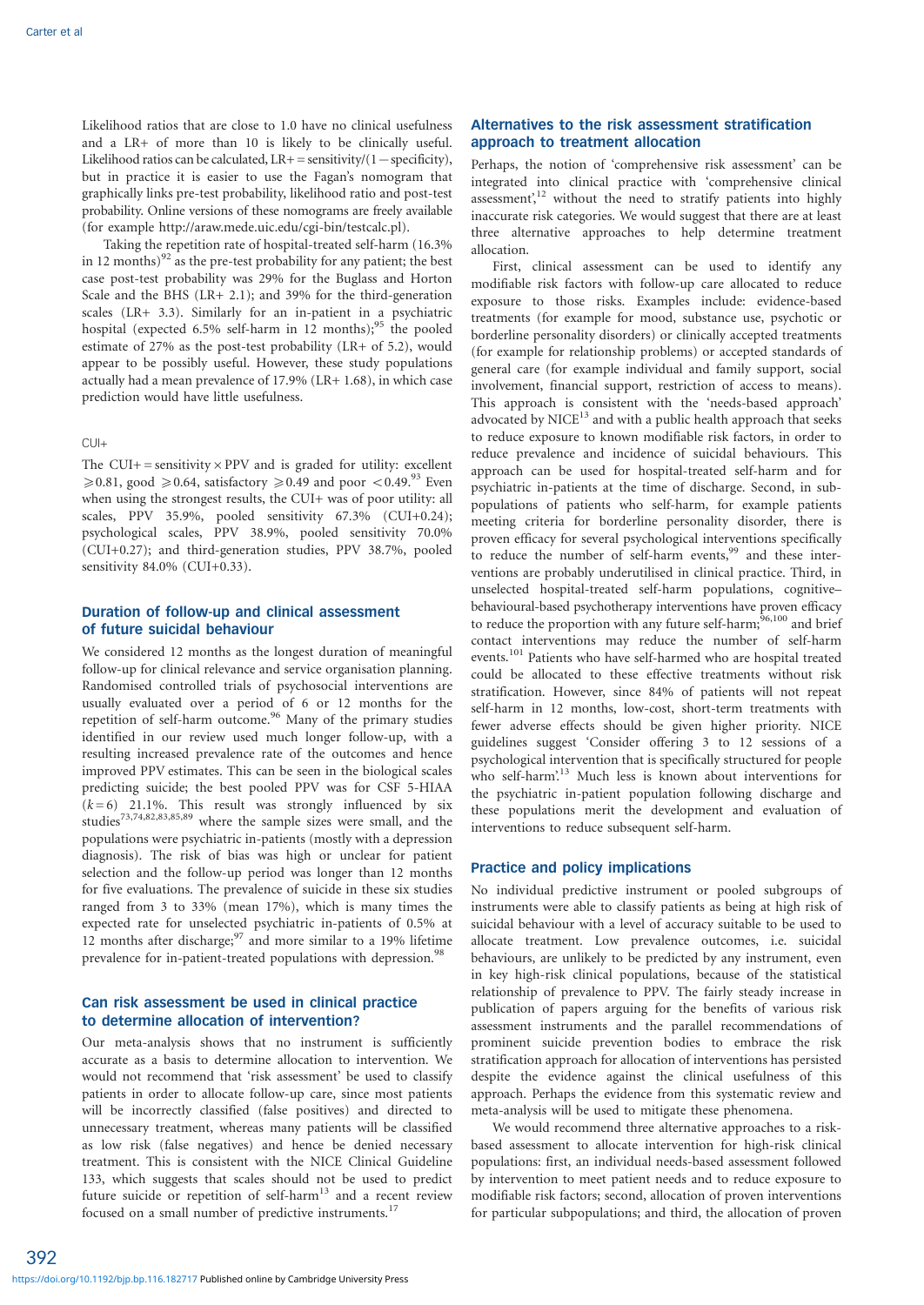interventions that can be delivered to unselected clinical populations.

#### Limitations of the study

In any systematic review there is the danger of missing published studies because of incorrect selection of search terms or exclusion of studies based on assessment of titles and abstracts. Observational studies reporting accuracy of predictive instruments may be more difficult to identify than studies of recent randomised controlled trials, for which there are more established standards for titles and keywords. The risk of bias was high in some studies, particularly so for the studies of biological scales, which usually were much older studies and often capitalised on highly biased selection of participants and long follow-up times. Most studies of psychological scales examined hospital-treated self-harm populations and most biological tests were applied to in-patients in psychiatric hospitals with severe mood disorder, so generalisation of these findings to other populations should be done with caution. The meta-analysis of predictive studies differs from the meta-analysis of intervention studies in that heterogeneity is to be expected and hierarchical random-effects models are needed to estimate effect sizes.<sup>102</sup> There was a high degree of heterogeneity for PPVs and in part this must be attributed to the differences in prevalence for three main outcomes: suicide, self-harm and self-harm plus suicide. These variations in prevalence can be seen in Tables DS1 and DS2. The  $I^2$  statistic overestimates heterogeneity in meta-analyses of diagnostic tests.103 The further exploration of heterogeneity will require a series of meta-regressions,<sup>103</sup> which could not be done in the current paper because of space restrictions. There will be other sources of heterogeneity, particularly arising from the populations selected, the predictor variables, the measurement of outcomes and the period of follow-up, which will be investigated further in a future paper.

Gregory Carter, MBBS, Cert Child Psych, PhD, FRANZCP, Centre for Brain and Mental Health Research, University of Newcastle, New South Wales, Australia; Allison Milner, BJPsych (Hons), MEpi, PhD, Population Health Strategic Research Centre, Deakin University, Burwood, and Melbourne School of Population and Global Health, The University of Melbourne, Parkville, Victoria, Australia; Katie McGill, MPsych (Clin), DClinPsych, Centre for Brain and Mental Health Research, University of Newcastle, New South Wales, Australia; Jane Pirkis, MPsych, MAppEpid, PhD, Melbourne School of Population and Global Health, The University of Melbourne, Parkville, Victoria, Australia; Nav Kapur, MBChB, MMedSci, MD, FRCPsych, Centre for Suicide Prevention, Manchester Academic Health Science Centre, University of Manchester, and Greater Manchester Mental Health NHS Foundation Trust, Manchester, UK; Matthew J. Spittal, MBiostat, PhD, Melbourne School of Population and Global Health, The University of Melbourne, Parkville, Victoria, Australia

**Correspondence:** Gregory Carter, Locked Bag #7, Hunter Region Mail Centre,<br>2301 NSW, Australia. Email: Gregory.carter@newcastle.edu.au

First received 7 Feb 2016, final revision 16 Oct 2016, accepted 16 Nov 2016

# Funding

K.M.'s position is funded by the Burdekin Suicide Prevention Program and administered by Hunter New England Mental Health Services.

#### References

- Meehan J, Kapur N, Hunt IM, Turnbull P, Robinson J, Bickley H, et al. Suicide in mental health in-patients and within 3 months of discharge. Br J Psychiatry 2006; 188: 129–34.
- 2 Owens D, Horrocks J, House A. Fatal and non-fatal repetition of self-harm. Systematic review. Br J Psychiatry 2002; 181: 193–9.
- 3 Berman AL, Silverman MM. Suicide risk assessment and risk formulation. Part II: Suicide risk formulation and the determination of levels of risk. Suicide Life Threat Behav 2014; 44: 432–43.
- 4 Beck AT, Ward CH, Mendelson MM, Mock JJ, Erbaugh JJ. An inventory for measuring depression. Arch Gen Psychiatry 1961; 4: 561–71.
- 5 Patterson WM, Dohn HH, Bird J, Patterson GA. Evaluation of suicidal patients: The SAD PERSONS scale. Psychosomatics 1983; 24: 343–9.
- 6 Carroll BJ. The dexamethasone suppression test for melancholia. Br J Psychiatry 1982; 140: 292–304.
- 7 Carroll BJ, Greden JF, Feinberg M. Suicide, neuroendocrine dysfunction and CSF 5-HIAA concentrations in depression. Recent Advances in Neuropsychopharmacology (eds B Angrist, GD Burrows, M Lader, O Lingjaerde, G Sedvall, D Wheatley): 307–13. Pergamon, 1981.
- 8 Cooper J, Kapur N, Dunning J, Guthrie E, Appleby L, Mackway-Jones K. A clinical tool for assessing risk after self-harm. Ann Emerg Med 2006; 48: 459–66.
- 9 Spittal MJ, Pirkis J, Miller M, Carter G, Studdert DM. The Repeated Episodes of Self-Harm (RESH) score: a tool for predicting risk of future episodes of selfharm by hospital patients. *J Affect Disord 2014*: **161**: 36-42.
- 10 Claassen CA, Harvilchuck-Laurenson JD, Fawcett J. Prognostic models to detect and monitor the near-term risk of suicide: state of the science. Am J Prevent Med 2014; 47 (suppl 2): S181–5.
- 11 Office of the Surgeon General and National Action Alliance for Suicide Prevention. 012 National Strategy for Suicide Prevention: Goals and Objectives for Action. Department of Health and Human Services (HHS), 2012.
- 12 Ryan CJ, Large MM. Suicide risk assessment: where are we now? Med J Australia 2013; 198: 462–3.
- 13 National Institute for Health and Care Excellence. NICE Guidelines Self-Harm: Longer-Term Management (CG 133). NICE, 2011.
- 14 Attia J. Moving beyond sensitivity and specificity: using likelihood ratios to help interpret diagnostic tests. Aust Prescr 2003; 26: 111–3.
- 15 Freedenthal S. Assessing the wish to die: a 30-year review of the Suicide Intent Scale. Arch Suicide Res 2008; 12: 277–98.
- 16 Warden S, Spiwak R, Sareen J, Bolton JM. The SAD PERSONS scale for suicide risk assessment: a systematic review. Arch Suicide Res 2014; 18: 313–26.
- 17 Ouinlivan L, Cooper J, Davies L, Hawton K, Gunnell D, Kapur N, Which are the most useful scales for predicting repeat self-harm? A systematic review evaluating risk scales using measures of diagnostic accuracy. BMJ Open 2016; 6: e009297.
- 18 Liberati A, Altman DG, Tetzlaff J, Mulrow C, Gotzsche PC, Ioannidis JPA, et al. The PRISMA statement for reporting systematic reviews and meta-analyses of studies that evaluate healthcare interventions: explanation and elaboration. BMJ 2009; 339; b2700.
- 19 Whiting PF, Rutjes AW, Westwood ME, Mallett S, Deeks JJ, Reitsma JB, et al. QUADAS-2: a revised tool for the quality assessment of diagnostic accuracy studies. Ann Intern Med 2011; 155: 529–36.
- 20 Stijnen T, Hamza TH, Ozdemir P. Random effects meta-analysis of event outcome in the framework of the generalized linear mixed model with applications in sparse data. Stat Med 2010; 29: 3046–67.
- 21 Viechtbauer W. Conducting meta-analyses in R with the metafor package. J Statist Softw 2010; 36: 1–48.
- 22 R Core Team. A Language and Environment for Statistical Computing. R Foundation for Statistical Computing, 2015.
- 23 Beck AT, Steer RA, Kovacs M, Garrison B, Hopelessness and eventual suicide: a 10-year prospective study of patients hospitalized with suicidal ideation. Am J Psychiatry 1985; 142: 559–63.
- 24 Beck AT, Brown G, Steer RA. Prediction of eventual suicide in psychiatric inpatients by clinical ratings of hopelessness. J Consult Clin Psychol 1989; 57: 309–10.
- 25 Beck AT, Brown G, Berchick RJ, Stewart BL, Steer RA. Relationship between hopelessness and ultimate suicide: a replication with psychiatric outpatients. Am J Psychiatry 1990; 147: 190–5.
- 26 Beck AT, Brown GK, Steer RA, Dahlsgaard KK, Grisham JR. Suicide ideation at its worst point: a predictor of eventual suicide in psychiatric outpatients. Suicide Life Threat Behav 1999; 29: 1–9.
- 27 Bilen K, Ponzer S, Ottosson C, Castren M, Owe-Larsson B, Ekdahl K, et al. Can repetition of deliberate self-harm be predicted? A prospective multicenter study validating clinical decision rules. J Affect Disord 2013; 149: 253–8.
- 28 Bilen K, Ponzer S, Ottosson C, Castren M, Pettersson H. Deliberate self-harm patients in the emergency department: who will repeat and who will not? Validation and development of clinical decision rules. Emerg Med J 2013; 30: 650–6.
- 29 Bolton JM, Spiwak R, Sareen J. Predicting suicide attempts with the SAD PERSONS scale: a longitudinal analysis. J Clin Psychiatry 2012; 73: e735-41.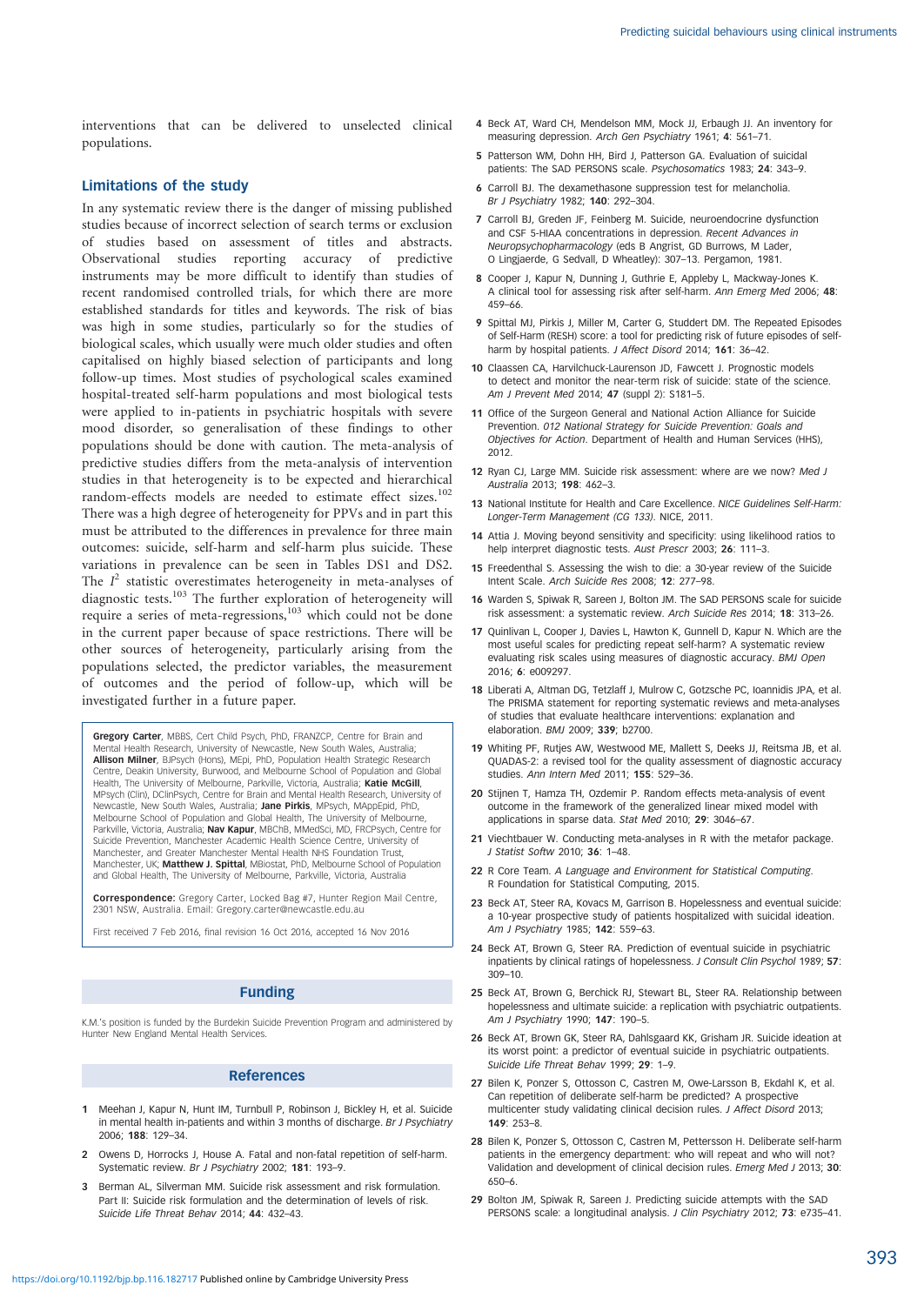- 30 Brown GK, Beck AT, Steer RA, Grisham JR. Risk factors for suicide in psychiatric outpatients: a 20-year prospective study. J Consult Clin Psychology 2000; 68: 371–7.
- 31 Buglass D, McCulloch JW. Further suicidal behaviour: the development and validation of predictive scales. Br J Psychiatry 1970; 116: 483-91.
- 32 Buglass D, Horton J. A scale for predicting subsequent suicidal behaviour. Br J Psychiatry 1974; 124: 573–8.
- 33 Carter GL, Clover KA, Bryant JL, Whyte IM. Can the Edinburgh Risk of Repetition Scale predict repetition of deliberate self-poisoning in an Australian clinical setting? Suicide Life-Threat Behav 2002; 32: 230–9.
- 34 Cohen E, Motto JA, Seiden RH. An instrument for evaluating suicide potential: a preliminary study. Am J Psychiatry 1966; 122: 886–91.
- 35 Colman I, Newman SC, Schopflocher D, Bland RC, Dyck RJ. A multivariate study of predictors of repeat parasuicide. Acta Psychiatr Scand 2004: 109: 306–12.
- 36 Corcoran P, Kelleher MJ, Kelley HS, Byrne S, Burke U, Williamson E. A preliminary statistical model for identifying repeaters of parasuicide. Arch Suicide Res 1997; 3: 65–74.
- 37 Erdman HP, Greist JH, Gustafson DH, Taves JE, Klein MH. Suicide risk prediction by computer interview: a prospective study. J Clin Psychiatry 1987; 48: 464–7.
- 38 Garzotto N, Siani R, Tansella CZ, Tansella M. Cross-validation of a predictive scale for subsequent suicidal behaviour in an Italian sample. Br J Psychiatry 1976; 128: 137–40.
- 39 Harriss L, Hawton K, Zahl D. Value of measuring suicidal intent in the assessment of people attending hospital following self-poisoning or selfinjury. Br J Psychiatry 2005; 186: 60–6.
- 40 Hartl TL, Rosen C, Drescher K, Lee TT, Gusman F. Predicting high-risk behaviors in veterans with posttraumatic stress disorder. J Nerv Ment Dis 2005; 193: 464–72.
- 41 Hawton K, Fagg J. Repetition of attempted suicide: the performance of the Edinburgh predictive scales in patients in Oxford. Arch Suicide Res 1995; 1: 261–72.
- 42 Hendin H, Al Jurdi RK, Houck PR, Hughes S, Turner JB. Role of intense affects in predicting short-term risk for suicidal behavior: a prospective study. J Nerv Ment Dis 2010; 198: 220–5.
- 43 Huth-Bocks AC, Kerr DCR, Ivey AZ, Kramer AC, King CA. Assessment of psychiatrically hospitalized suicidal adolescents: self-report instruments as predictors of suicidal thoughts and behavior. J Am Acad Child Adolesc Psychiatry 2007; 46: 387–95.
- 44 Klonsky ED, Kotov R, Bakst S, Rabinowitz J, Bromet EJ. Hopelessness as a predictor of attempted suicide among first admission patients with psychosis: a 10-year cohort study. Suicide Life Threat Behav 2012; 42: 1–10.
- 45 Kreitman N, Foster J. The construction and selection of predictive scales, with special reference to parasuicide. Br J Psychiatry 1991; 159: 185-92.
- 46 Kurz A, Möller HJ, Torhorst A, Lauter H. Validation of six risk scales for suicide attempters. In Current Issues of Suicidology (eds HJ Möller, A Schmidtke, R Welz): 174–8. Springer, 1988.
- 47 Larzelere RE, Smith GL, Batenhorst LM, Kelly DB. Predictive validity of the Suicide Probability Scale among adolescents in group home treatment. J Am Acad Child Adolesc Psychiatry 1996; 35: 166–72.
- 48 Motto JA, Heilbron DC. Development and validation of scales for estimation of suicide risk. In Suicidology: Contemporary Developments (ed. ES Schneidman): 169–99. Grune & Stratton, 1976.
- 49 Motto JA, Heilbron DC, Juster RP. Development of a clinical instrument to estimate suicide risk. Am J Psychiatry 1985; 142: 680–6.
- 50 Myers ED. Predicting repetition of deliberate self-harm: a review of the literature in the light of a current study. Acta Psychiatr Scand 1988; 77: 314–9.
- 51 Naud H, Daigle MS. Predictive validity of the Suicide Probability Scale in a male inmate population. J Psychopathol Behav Assess 2010; 32: 333-42.
- 52 Nimeus A, Traskman-Bendz L, Alsen M. Hopelessness and suicidal behavior. J Affect Disord 1997; 42: 137–44.
- 53 Nimeus A, Alsen M, Traskman-Bendz L. The Suicide Assessment Scale: an instrument assessing suicide risk of suicide attempters. Eur Psychiatry 2000; 15: 416–23.
- 54 Nimeus A, Alsen M, Traskman-Bendz L. High suicidal intent scores indicate future suicide. Arch Suicide Res 2002; 6: 211–9.
- 55 Nock MK, Park JM, Finn CT, Deliberto TL, Dour HJ, Banaji MR. Measuring the suicidal mind: implicit cognition predicts suicidal behavior. Psychol Sci 2010; 21: 511–7.
- 56 Ojehagen A, Danielsson M, Traskman-Bendz L. Deliberate self-poisoning: treatment follow-up of repeaters and nonrepeaters. Acta Psychiatr Scand 1992; 85: 370–5.
- 57 Pallis DJ, Gibbons JS, Pierce DW. Estimating suicide risk among attempted suicides: II. Efficiency of predictive scales after the attempt. Br J Psychiatry 1984; 144: 139–48.
- 58 Perry AE, Gilbody S. Detecting and predicting self-harm behaviour in prisoners: a prospective psychometric analysis of three instruments. Soc Psychiatry Psychiatr Epidemiol 2009; 44: 853–61.
- 59 Petrie K, Chamberlain K, Clarke D. Psychological predictors of future suicidal behaviour in hospitalized suicide attempters. Br J Clin Psychol 1988; 27: 247–57.
- 60 Pokorny AD. Prediction of suicide in psychiatric patients: report of a prospective study. Arch Gen Psychiatry 1983; 40: 249–57.
- 61 Randall JR, Rowe BH, Colman I. Emergency department assessment of selfharm risk using psychometric questionaires. Can J Psychiatry 2012; 57: 21-8.
- 62 Randall JR, Rowe BH, Dong KA, Nock MK, Colman I. Assessment of self-harm risk using implicit thoughts. Psychol Assess 2013; 25: 714–21.
- 63 Roaldset JO, Linaker OM, Bjorkly S. Predictive validity of the MINI Suicidal Scale for self-harm in acute psychiatry: a prospective study of the first year after discharge. Arch Suicide Res 2012; 6: 287–302.
- 64 Sanchez-Gistau V, Baeza I, Arango C, Gonzalez-Pinto A, de la Serna E, Parellada M, et al. Predictors of suicide attempt in early-onset, first-episode psychoses: a longitudinal 24-month follow-up study. J Clin Psychiatry 2013; 74: 61–8.
- 65 Sapyta J, Goldston DB, Erkanli A, Daniel SS, Heilbron N, Mayfield, A et al. Evaluating the predictive validity of suicidal intent and medical lethality in youth. J Consult Clin Psychology 2012; 80: 222-31.
- 66 Saunders K, Brand F, Lascelles K, Hawton K. The sad truth about the SADPERSONS Scale: an evaluation of its clinical utility in self-harm patients. Emerg Med J 2013; 31: 796–8.
- 67 Siani R, Garzotto N, Zimmermann Tansella C, Tansella M. Predictive scales for parasuicide repetition: further results. Acta Psychiatr Scand 1979; 59: 17–23.
- 68 Sidley GL, Calam R, Wells A, Hughes T, Whitaker K. The prediction of parasuicide repetition in a high-risk group. Br J Clin Psychol 1999; 38: 375–86.
- 69 Steeg S, Kapur N, Webb R, Applegate E, Stewart SLK, Hawton K, et al. The development of a population-level clinical screening tool for self-harm repetition and suicide: the ReACT Self-Harm Rule. Psychol Med 2012; 42: 2383–94.
- 70 Waern M, Sjostrom N, Marlow T, Hetta J. Does the Suicide Assessment Scale predict risk of repetition? A prospective study of suicide attempters at a hospital emergency department. Eur Psychiatry 2010; 25: 421-6
- 71 Yaseen ZS, Kopeykina I, Gutkovich Z, Bassirnia A, Cohen LJ, Galynker II. Predictive validity of the Suicide Trigger Scale (STS-3) for post-discharge suicide attempt in high-risk psychiatric inpatients. PLoS One 2014; 9: e86768.
- 72 Yen S, Shea MT, Walsh Z, Edelen MO, Hopwood CJ, Markowitz JC, et al. Self-harm subscale of the Schedule for Nonadaptive and Adaptive Personality (SNAP): predicting suicide attempts over 8 years of follow-up. J Clin Psychiatry 2011; 72: 1522–8.
- 73 Asberg M, Traskman L, Thoren P. 5-HIAA in the cerebrospinal fluid: a biochemical suicide predictor? Arch Gen Psychiatry 1976; 33: 1193–7.
- 74 Asberg M, Nordstrom P, Traskman-Bendz L. Biological factors in suicide. In Suicide (ed. A Roy): 47–71. Williams and Wilkins, 1986.
- 75 Black DW, Monahan PO, Winokur G. The relationship between DST results and suicidal behavior. Ann Clin Psychiatry 2002; 14: 83–8.
- 76 Boza RA, Milanes FJ, Llorente M, Reisch J, Slater VL, Garrigo L. The DST and suicide among depressed alcoholic patients. Am J Psychiatry 1988; 145: 266–7.
- 77 Coryell W, Young E, Carroll B. Hyperactivity of the hypothalamic-pituitaryadrenal axis and mortality in major depressive disorder. Psychiatry Res 2006; 142: 99–104.
- 78 De Leo D, Pellegrini C, Serraiotto L, Magni G, De Toni R. Assessment of severity of suicide attempts: a trial with the dexamethasone suppression test and 2 rating scales. Psychopathol 1986; 19: 186–91.
- 79 Edman G, Asberg M, Levander S, Schalling D. Skin conductance habituation and cerebrospinal fluid 5-hydroxyindoleacetic acid in suicidal patients. Arch Gen Psychiatry 1986; 43: 586–92.
- 80 Galfalvy H, Huang YY, Oquendo MA, Currier D, Mann JJ, Increased risk of suicide attempt in mood disorders and TPH1 genotype. J Affect Disord 2009; 115: 331–8.
- 81 Jokinen J, Carlborg A, Martensson B, Forslund K, Nordstrom AL, Nordstrom P. DST non-suppression predicts suicide after attempted suicide. Psychiatry Res 2007; 150: 297–303.
- 82 Jokinen J, Nordstrom AL, Nordstrom P. CSF 5-HIAA and DST non-suppression – orthogonal biologic risk factors for suicide in male mood disorder inpatients. Psychiatry Res 2009; 165: 96–102.